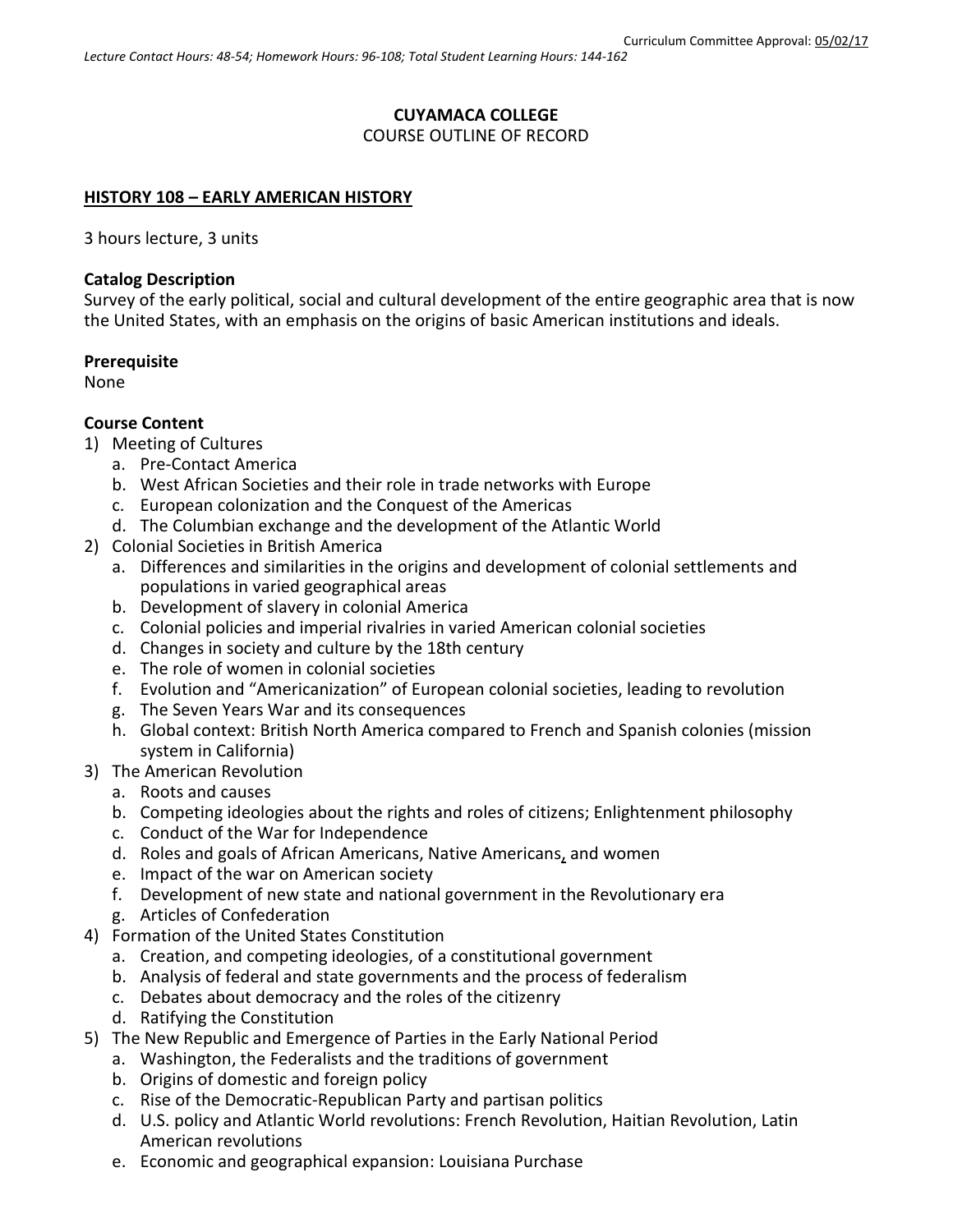- f. The War of 1812 (the U.S. and the Napoleonic Wars)
- 6) Market Revolution, Reform, and Citizen Activism in the Antebellum Era, 1824-1845
	- a. The role of women in reform
	- b. Slavery and growth of abolitionism
	- c. Reform, religion, and utopian communities as democratic movements
	- d. Northern urbanization and industrialization
	- e. Labor, education, literature, science, technology, and urban life
- 7) Jacksonian Politics and the Second National Political System
	- a. Egalitarian impulse, white male franchise, and mass participation in religion and politics
	- b. Rise of the Democratic Party
	- c. Native American policy: Indian Removal Act and Trail of Tears
	- d. Power of the presidency under Jackson and nullification/state's rights
	- e. Rise of the Whig Party
	- f. Debate over slavery
- 8) Slavery and the Plantation Economy
	- a. Cultural, social, and economic distinctions of the South
	- b. Characteristics of slave life and culture
	- c. Varieties of Slave resistance
- 9) The West, 1815-1850
	- a. Native and Mexican societies in the West
	- b. California societies and political institutions under Spain and Mexico
	- c. Economic and demographic factors leading to western migration
	- d. Polk and the philosophy of Manifest Destiny
	- e. U.S. settlements in the West
	- f. U.S. American Indian Policy and conflicts with native nations
	- g. War with Mexico, annexation and territory, acquisition of Texas, and the Treaty of Guadalupe Hidalgo
	- h. California society, California Constitution, institutions, politics, and the Gold Rush
- 10) The American Civil War
	- a. Causes: The politics of sectionalism, states rights, the proslavery arguments, and expansion of slavery into the West
	- b. Admission of California into the Union and the political crises of the 1850s
	- c. Role of African Americans, Native Americans, and women in the Civil War
	- d. Strategies and battles, the changing nature of warfare
	- e. The role of Lincoln as War President
	- f. Emancipation and its consequences
	- g. California politics in the age of Civil War
- 11) Reconstruction
	- a. Lincoln, Johnson's plan, and Congressional Reconstruction
	- b. Difficulties in rebuilding: political, constitutional, social, and economic crises in the aftermath of the war
	- c. African American needs, aspirations, and activism
	- d. Counter-reconstruction and white supremacy
	- e. 1876 presidential election, compromise, and the end of Reconstruction
	- f. Consequences of the promises and failures of Reconstruction

# **Course Objectives**

Students will be able to:

- 1) Identify and recall major themes, events, and figures in early American history and apply them to the present.
- 2) Recognize significant geographical areas and changes in political geography and explain how they impacted historical events.
- 3) Analyze economic change, social change, cultural and intellectual movements, and the importance of science and technology in America's development.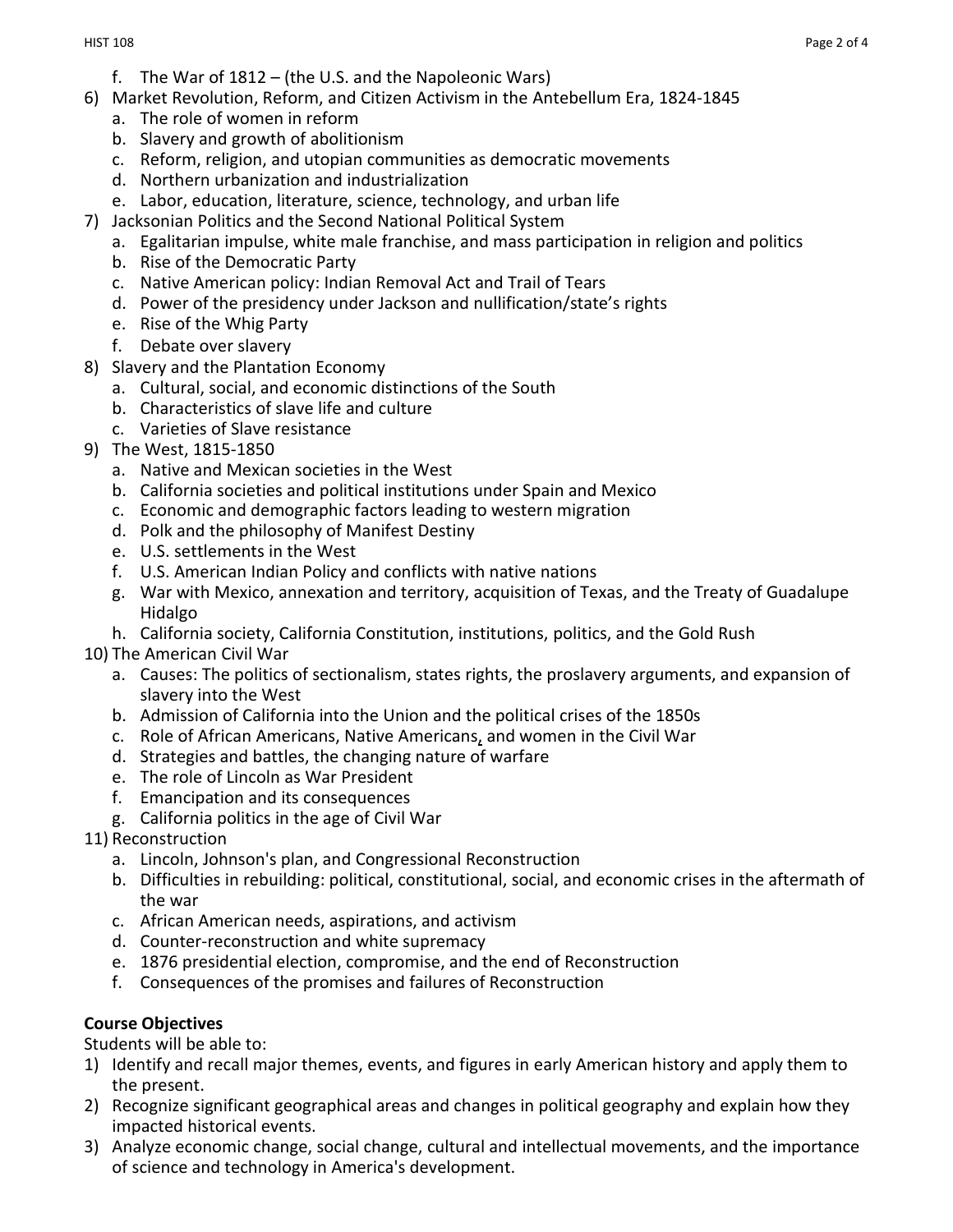- 4) Evaluate significant theories of historical development in order to draw conclusions based on their analysis.
- 5) Analyze how women and various ethnic, racial, and socio-economic groups, influenced early American history.
- 6) Analyze the relationships between regions of the U.S. in the context of major events as well as America's growth in a global context.
- 7) Analyze the origins of our political system and key changes to the political system throughout the entire area that is now the United States between the colonial period and 1876.
- 8) Recognize and evaluate major constitutional issues and developments and political trends and attitudes.
- 9) Evaluate the relationships of state and local governments with the federal government in the context of major events.
- 10) Examine the rights, obligations, and activisms of citizens under the U.S. Constitution.
- 11) Describe the origins, evolution, and processes of California state and local governments within the context of American history.
- 12) Analyze and interpret both primary and secondary sources as part of achieving objectives 1-11.

# **Method of Evaluation**

A grading system will be established by the instructor and implemented uniformly. Grades will be based on demonstrated proficiency in subject matter determined by multiple measurements for evaluation, one of which must be essay exams, skills demonstration or, where appropriate, the symbol system.

- 1) Quizzes and/or exams that measure students' ability to:
	- a. identify, recall and evaluate major themes, events, figures and interpretations in early American history.
	- b. identify significant geographical areas and changes in political geography and relationships between geographical regions.
	- c. recognize, describe and explain the role of women, African-Americans, and native-Americans in early American history.
	- d. identify, recall and evaluate the origins, development and debates about the U.S. political system.
	- e. explain and draw conclusions about the origins, evolution and development of the California state and local government.
- 2) In-class group activities and writing assignments that measure students' ability to analyze, discuss, and draw conclusions about major issues, themes, and interpretations in early American history and relate their significance to the present.
- 3) Research papers and/or written homework that measure students' ability to recognize, describe, and explain cultural, economic, social, and political changes in early American history.

# **Special Materials Required of Student**

None

## **Minimum Instructional Facilities**

- 1) Smart classroom with writing boards, overhead projector
- 2) Library with adequate collections in American history

# **Method of Instruction**

- 1) Lecture and discussion
- 2) Small and large group discussion
- 3) Multimedia presentations
- 4) Individual and group projects, structured in-class exercises
- 5) Library materials and Internet exploration
- 6) Auxiliary use of study groups, peer tutoring and/or instructional office hours